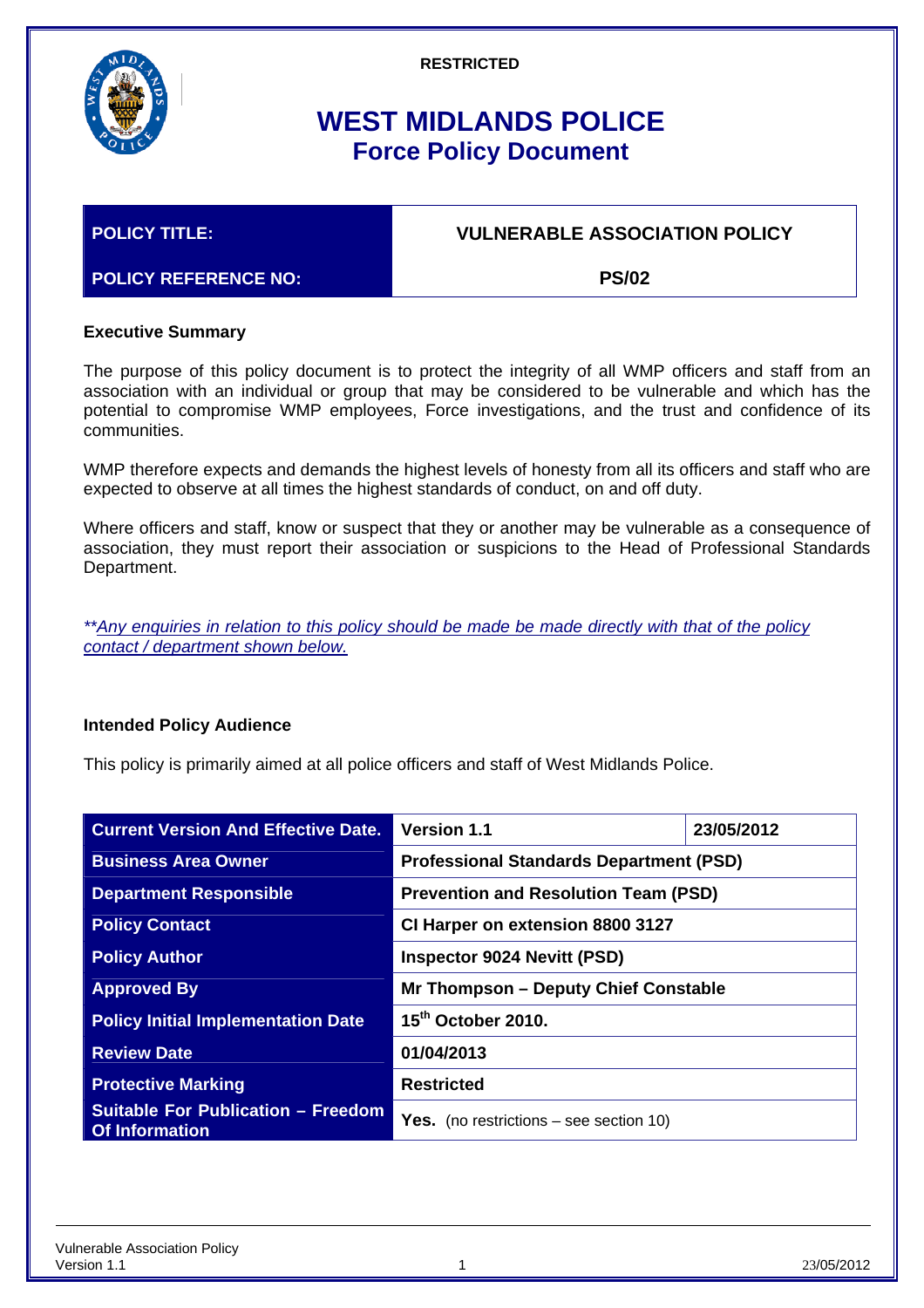#### **Supporting Documents**

Policy – directly supporting documents.

- Vulnerable Association Interpretation document.
- Vulnerable Association Reporting Procedure [\(Appendix A\).](#page-11-0)
- Confidentiality Statement [\(Appendix B\).](#page-12-0)

<span id="page-1-0"></span>WMP Policy reference documents.

Adverse Judicial Findings, Adverse Information and Taint.

### **Evidence Based Research**

Full supporting documentation and evidence of consultation in relation to this policy including that of any version changes for implementation and review, are held with the Force Policy Co-ordinator including that of the authorised original Command Team papers.

**Please Note.** 

**PRINTED VERSIONS SHOULD NOT BE RELIED UPON. THE MOST UP TO DATE VERSION OF ANY POLICY, GUIDANCE or FORCE DIRECTIVE – ORDER, CAN BE FOUND ON THE INTRANET A to Z POLICIES SITE.**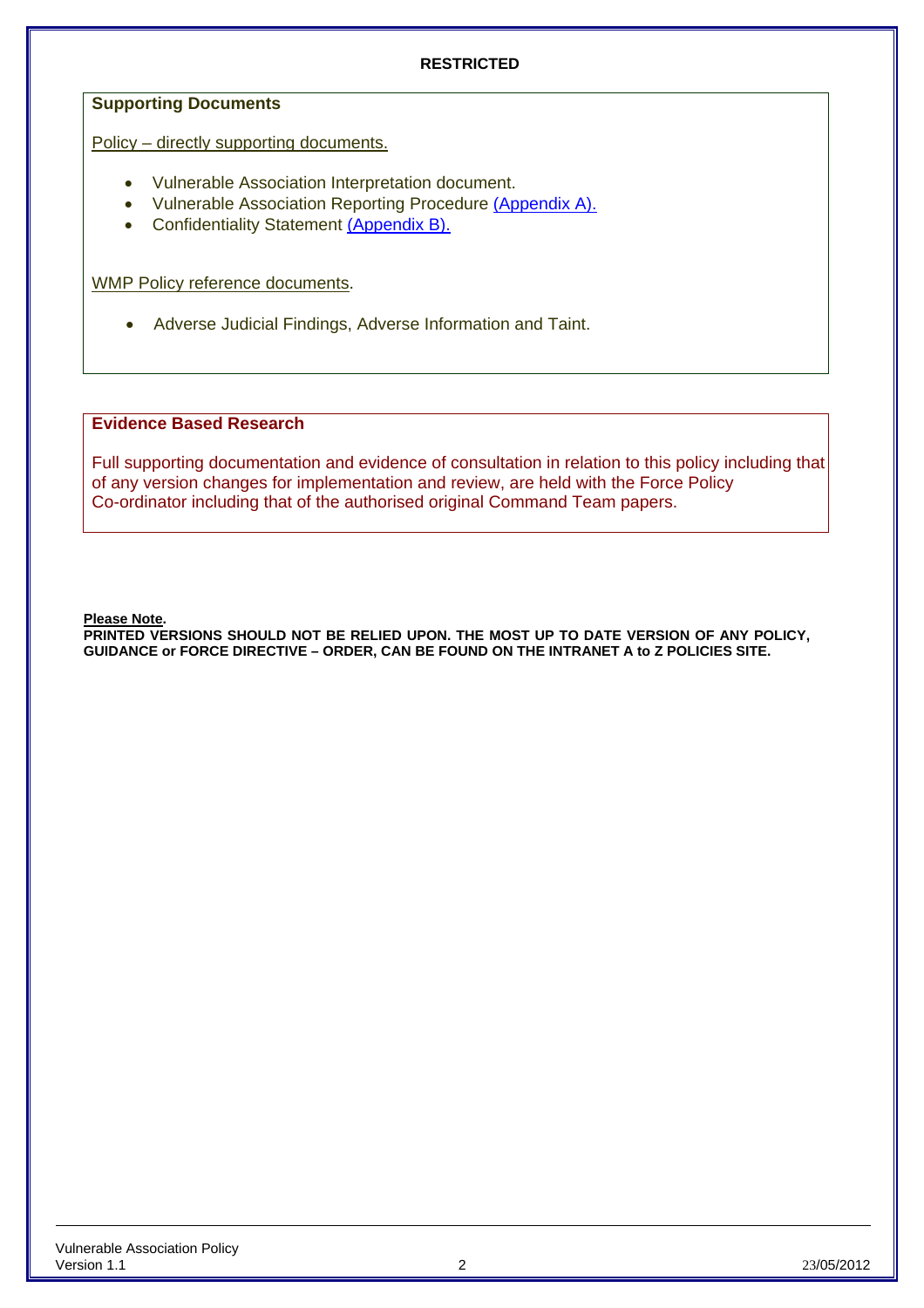#### **Force Diversity Vision Statement and Values**

"Eliminate unlawful discrimination, harassment and victimisation. Advance equality of opportunity and foster good relations by embedding a culture of equality and respect that puts all of our communities, staff and officers at the heart of everything we do. Working together as one we will strive to make a difference to our service delivery by mainstreaming our organisational values"

"All members of the public and communities we serve, all police officers, special constables and police staff members shall receive equal and fair treatment regardless of, age, disability, sex, race, gender reassignment, religion/belief, sexual orientation, marriage/civil partnership and pregnancy/maternity. If you consider this policy could be improved for any of these groups please raise with the author of the policy without delay."

#### **CONTENTS**

|                 | Acronyms | 4 |
|-----------------|----------|---|
| 1.              |          |   |
| 2.              |          |   |
| 3.              |          |   |
| $\mathbf{4}$    |          |   |
| 5.              |          |   |
| 6.              |          |   |
| $\mathbf{7}$ .  |          |   |
| 8.              |          |   |
| 9.              |          |   |
| 10.             |          |   |
| 11 <sub>1</sub> |          |   |
| 12.             |          |   |
| 13.             |          |   |
| 14.             |          |   |

### **Appendices:-**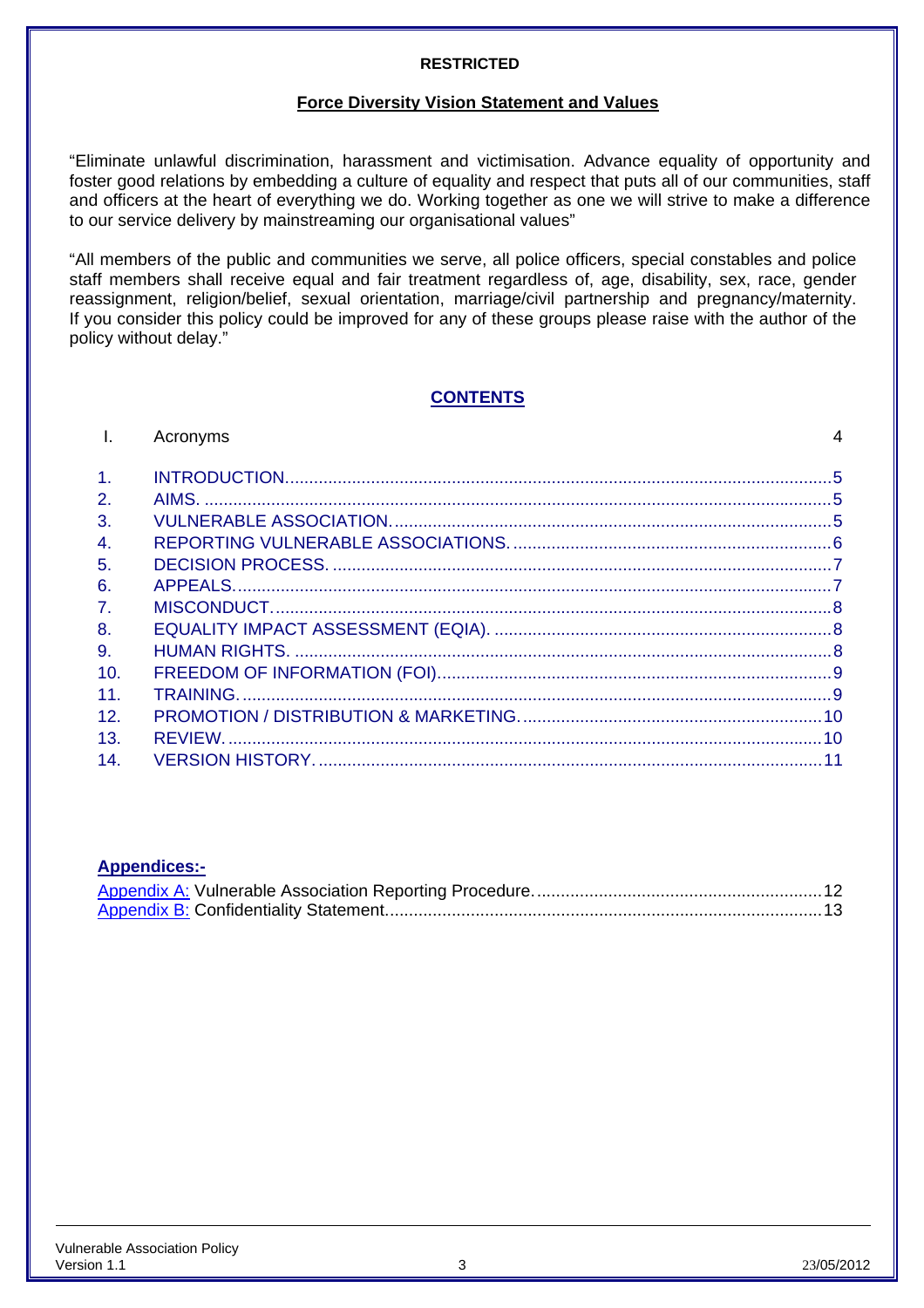#### **Acronyms**

| <b>ACC</b>  | <b>Assistant Chief Constable</b>         |
|-------------|------------------------------------------|
| <b>EQIA</b> | <b>Equality Impact Assessment</b>        |
| <b>FOI</b>  | Freedom of Information Act 2000          |
| <b>LPU</b>  | <b>Local Policing Unit</b>               |
| <b>PCSO</b> | <b>Police Community Support Officer</b>  |
| <b>PSD</b>  | <b>Professional Standards Department</b> |
| <b>WMP</b>  | <b>West Midlands Police</b>              |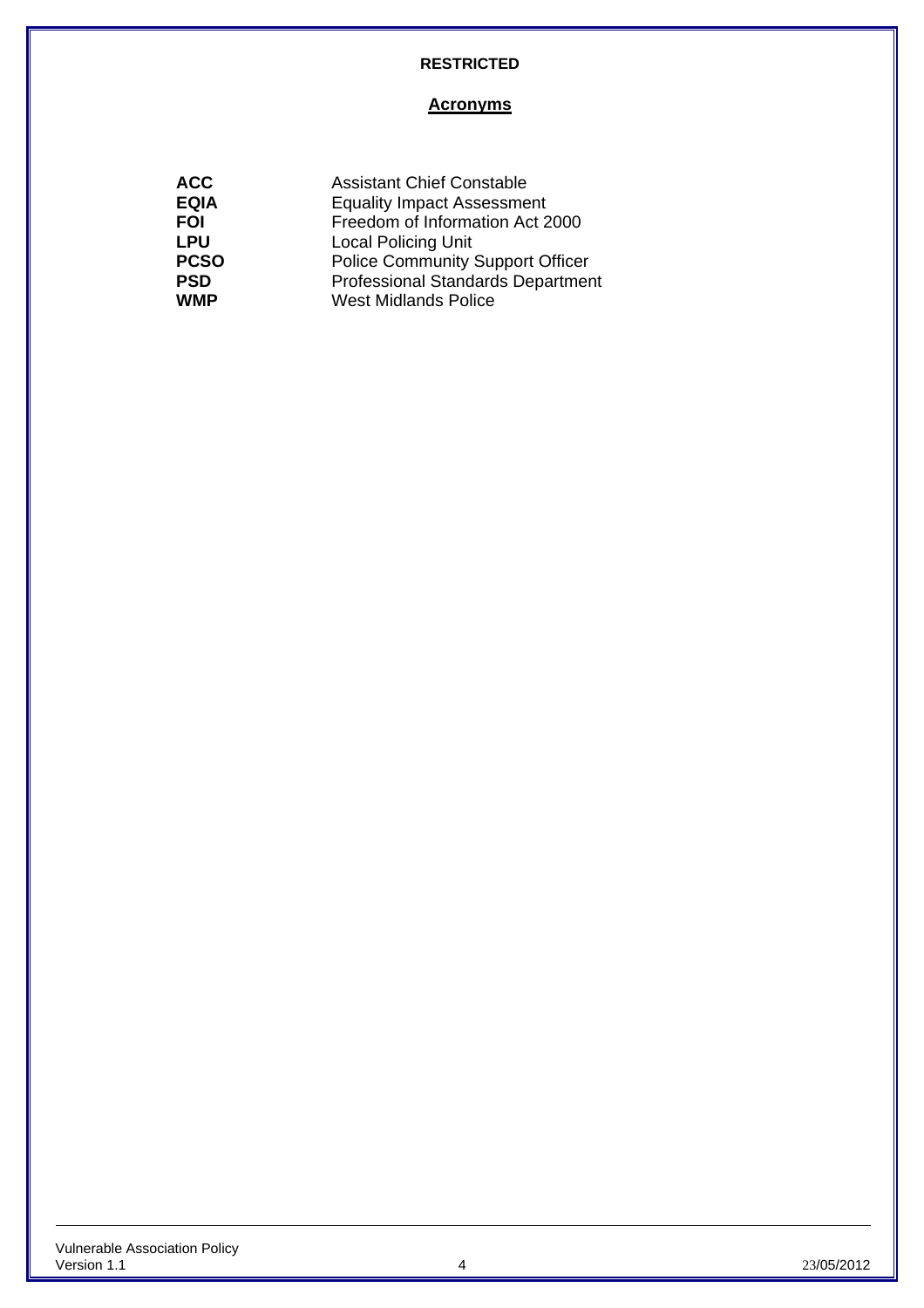## <span id="page-4-0"></span>**1. INTRODUCTION**

- 1.1 All forms of police corruption are damaging. Corruption undermines investigations, prosecutions, endangers members of the service and impacts on the trust and confidence that our communities have in the West Midlands Police.
- 1.2 West Midlands Police (WMP) therefore expects and demands the highest levels of honesty and integrity from all police officers (\*including that of special constables / PCSOs) and police staff who are expected to observe at all times the highest standards of conduct, on and off duty. It is of fundamental importance that our communities have confidence in our ability to discharge our functions with fairness and total impartiality.
- 1.3 As such, vulnerable associations are likely to have an adverse impact on the integrity of individuals and the effectiveness and reputation of the WMP.
- 1.4 The Force recognises that the vast majority of its officers and staff behave honestly and with absolute integrity and any referral of a vulnerable association made by or about an individual should not be considered as detrimental. There are however, personnel who associate with individuals, groups or organisations whose character or history makes an association undesirable. This policy is intended to protect the integrity of all WMP officers and staff, and to ensure adherence to Force values for the benefit of the Force and the communities we serve.

## <span id="page-4-1"></span>**2. AIMS**

- 2.1 The aims of this policy are to:
	- Protect the WMP from organised crime groups and individuals who are likely to corrupt all employees;
	- Protect individuals from unwarranted allegations of corruption;
	- Increase public confidence in WMP:
	- Provide an ethical framework that guides employees and their management where it is suspected that a police officer/staff member is subject to a vulnerable association;
	- Ensure fairness, objectivity and proportionality in the application of this policy.

## <span id="page-4-2"></span>**3. VULNERABLE ASSOCIATION**

- 3.[1](#page-4-3) An association with any individual or group<sup>1</sup> will be considered to be vulnerable where a person is in frequent / regular contact or in the presence of any individual / group who has the potential to:
	- Compromise a member of the WMP
	- Compromise investigations conducted by the Force or partner agencies
	- Jeopardise the trust and confidence that communities have in the police service.

 $\overline{a}$ 

<span id="page-4-3"></span>Group will include member of the press, private detectives their relations or any one connected to any other Social media outlet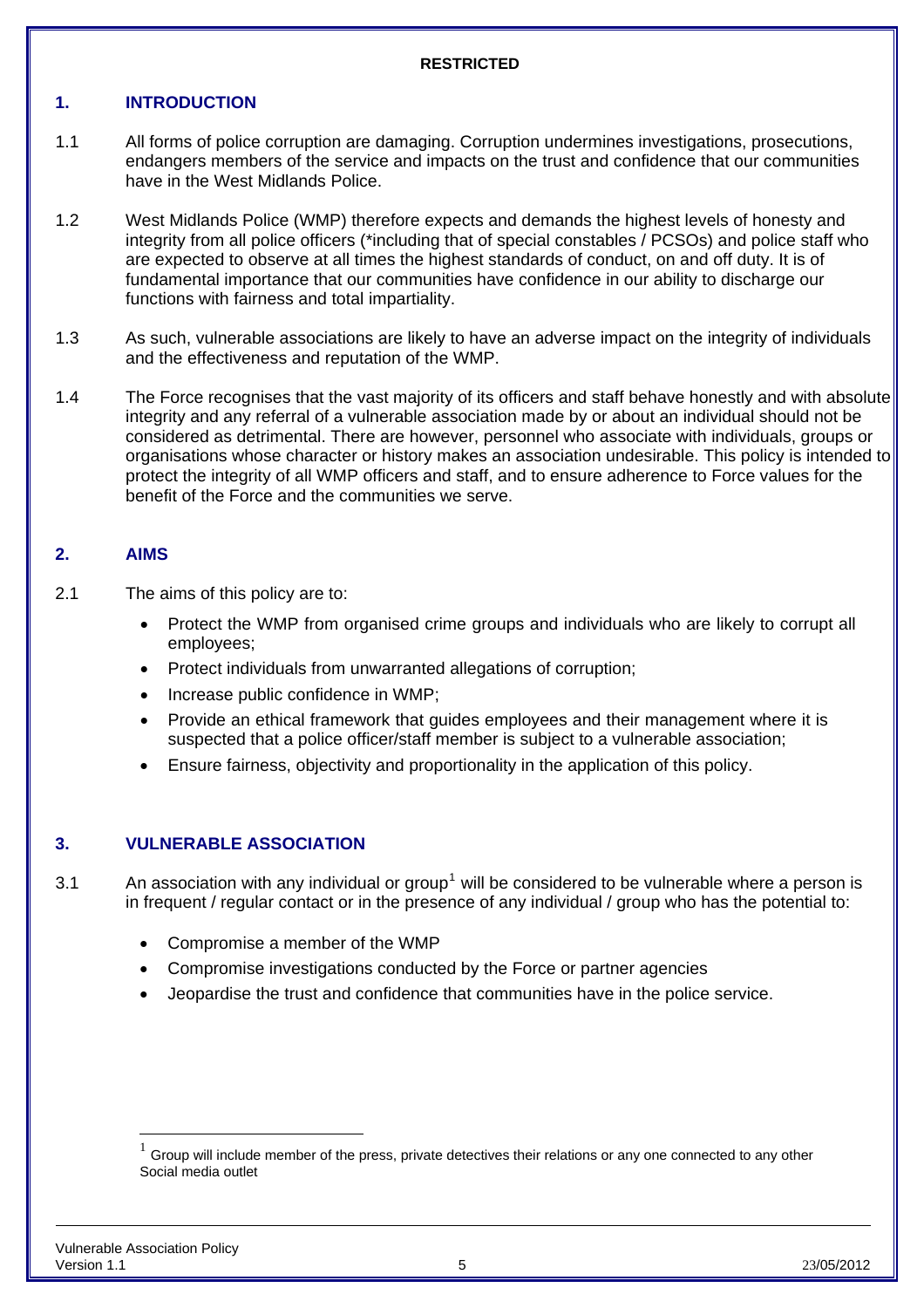### <span id="page-5-0"></span>**4. REPORTING VULNERABLE ASSOCIATIONS**

- 4.1 Where any police officer or staff member, suspect's or become aware of a vulnerable association, they should never conduct systems checks to confirm their beliefs.
- 4.2 All WMP officers and staff, who know or suspect that they or another may be vulnerable as a consequence of an association, must report their association or suspicions to the Head of Professional Standards. They should identify the person or group whom they are associated to and why they believe their association or that of another makes them and/or the Force vulnerable.
- 4.3 If in any doubt, all personnel should discuss perceived vulnerable associations with an officer of the rank of or equivalent to that of an Inspector or should they prefer, discuss the issue with a member of the Professional Standards Department (PSD). The authority referred to will then make a decision as to whether system checks should be conducted to assess vulnerability, the results of which will not be disclosed to the Force member. A report of any vulnerability will then be submitted to the Head of Professional Standards.

**N.B**. Advice from a supervisor, the Police Federation, Superintendents Association, Unite and Unison, may be obtained prior to any further discussions, as above.

4.4 Vulnerable associations will be investigated by the Prevention and Resolution Team within Professional Standards who where necessary will conduct a vulnerability interview with the officer/staff member concerned. They will provide a report to the Head of Professional Standards outlining the circumstances of the association, the outcome of the investigation and a risk assessment.

*During the course of any vulnerability interviews, the individual police officer/staff member will be entitled to support and advice from the relevant staff association or trade union.* 

- 4.5 Any referral of a vulnerable association made by or about an individual should not be considered as detrimental to the officer or member of police staff and should be seen as an opportunity to manage the risk to that individual and prevent them being a target or subject of corruption. PSD will record the fact that a disclosure has been made and the decision in relation to the disclosure; this being to protect the police officer/staff member and the Force.
- 4.6 With exception of allegations of corruption, where it is determined that an investigation into a vulnerable association is necessary, the officer/staff member will be notified within 14 days of the receipt of the referral and will be kept updated as to its progress every 30 days in line with contact counts.
- 4.7 All records and restrictions held in respect of vulnerable association investigations will be stored on the Centurion database held by PSD.

Failure to report a potential vulnerable association by a police officer is a breach of the standards and will render them liable for misconduct proceedings.

Failure of police staff to report would trigger disciplinary proceedings.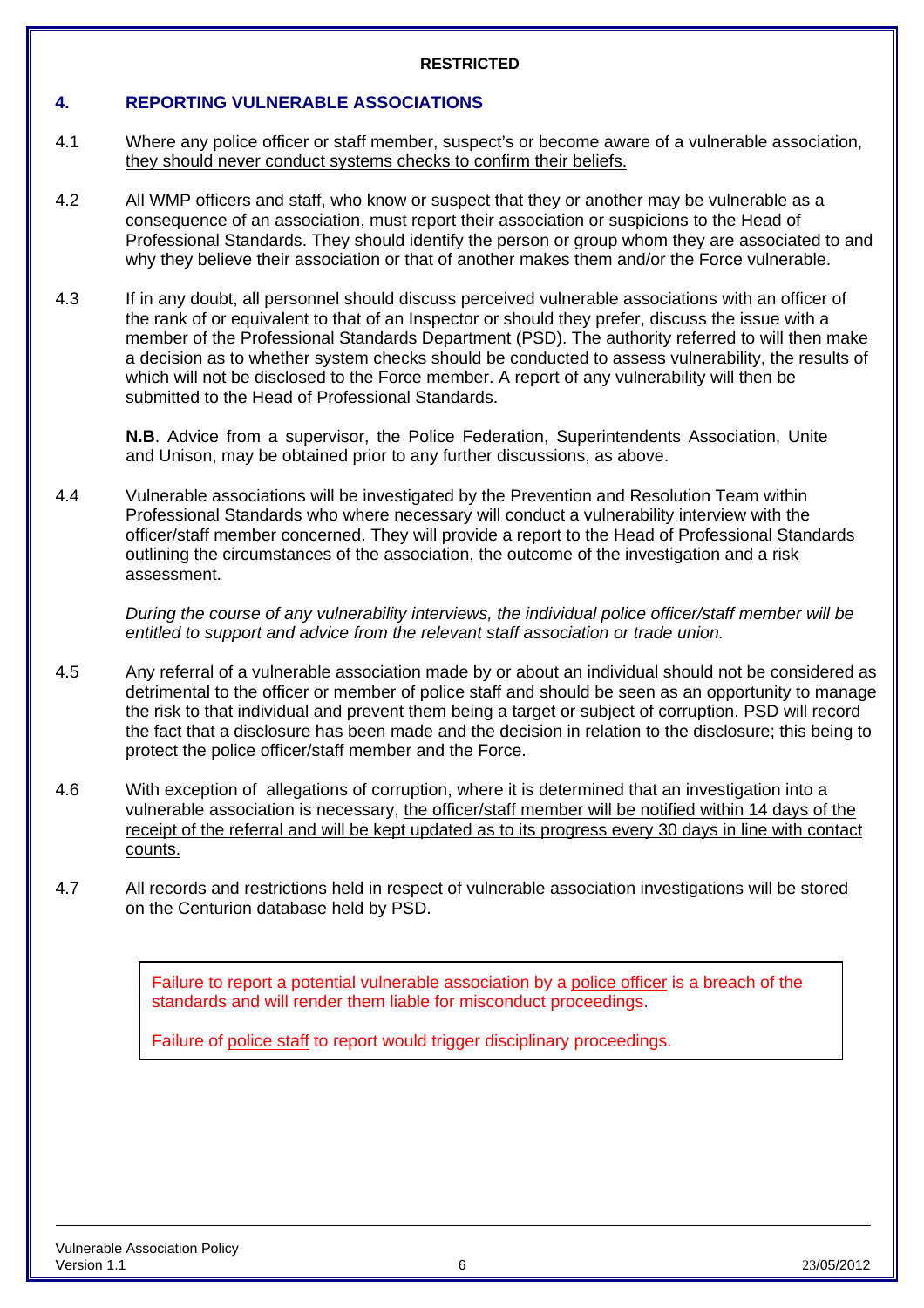## <span id="page-6-0"></span>**5. DECISION PROCESS**

- 5.1 Prior to making a decision in relation to vulnerability and when considering imposing any restrictions; consultation will take place with the officer/staff member, Federation and Legal Services. In circumstances where the individual disputes the imposing of any of the restrictions, then the Head of Professional Standards will allow the officer, member of staff and/or staff association or union official to make representations.
- 5.2 At the conclusion of the decision making process, the officer/staff member will be advised as to whether the association is deemed inappropriate. Where the Force believes that an association makes the individual vulnerable, they will either be advised as to what restrictions are considered necessary and will be imposed to minimise their vulnerability or alternatively that their association must cease.
- 5.3 Whilst subject to an appeal process, the individual will be served notice of any direction to restrict an association that makes a person or the organisation vulnerable.
- 5.4 Where the officer/staff member is in possession of either management vetting, security clearance or developed vetting, the Force's vetting unit will review their vetting status and advise the Head of Professional Standards accordingly.
- 5.5 Any officer/staff member who is subject of any restrictions and who is considering applying for a new post, role or promotion, will not routinely be required to declare the vulnerable association on the [WP761](http://apps/standardforms/files/WP761.DOT) application form unless the restrictions imposed impacts upon the post applied for or forms part of their restrictions.

## <span id="page-6-1"></span>**6. APPEALS**

- 6.1 Where the officer/staff member seeks to appeal against a determination made by the Head of Professional Standards, they should submit an appeal to an Assistant Chief Constable (ACC) within 14 days from receipt of the determination to restrict a vulnerable association.
- 6.2 The ACC will chair a strategy meeting consisting of the individual's LPU commander/ Head of Department, accompanied by representatives from Legal Services, Human Resources (headquarters), PSD and the relevant staff association or union. The ACC may on review, decide to uphold the appeal, confirm the determination given in relation to the association or vary its conditions.

#### Please Note:

In order to minimise the officer being subject of [taint,](#page-1-0) all Force members will be required to sign a confidentiality statement [\(Appendix B\).](#page-12-0)

- 6.3 Any appeal should be in writing and identify why the individual disagrees with the determination. Advice and support will be available from the member's staff association or union representative.
- 6.4 The individual has a final right of appeal to the Deputy Chief Constable, who may on review decide to uphold the appeal, confirm the direction given in relation to the association or vary it's conditions.

\*All appeals will be submitted via the Head of Professional Standards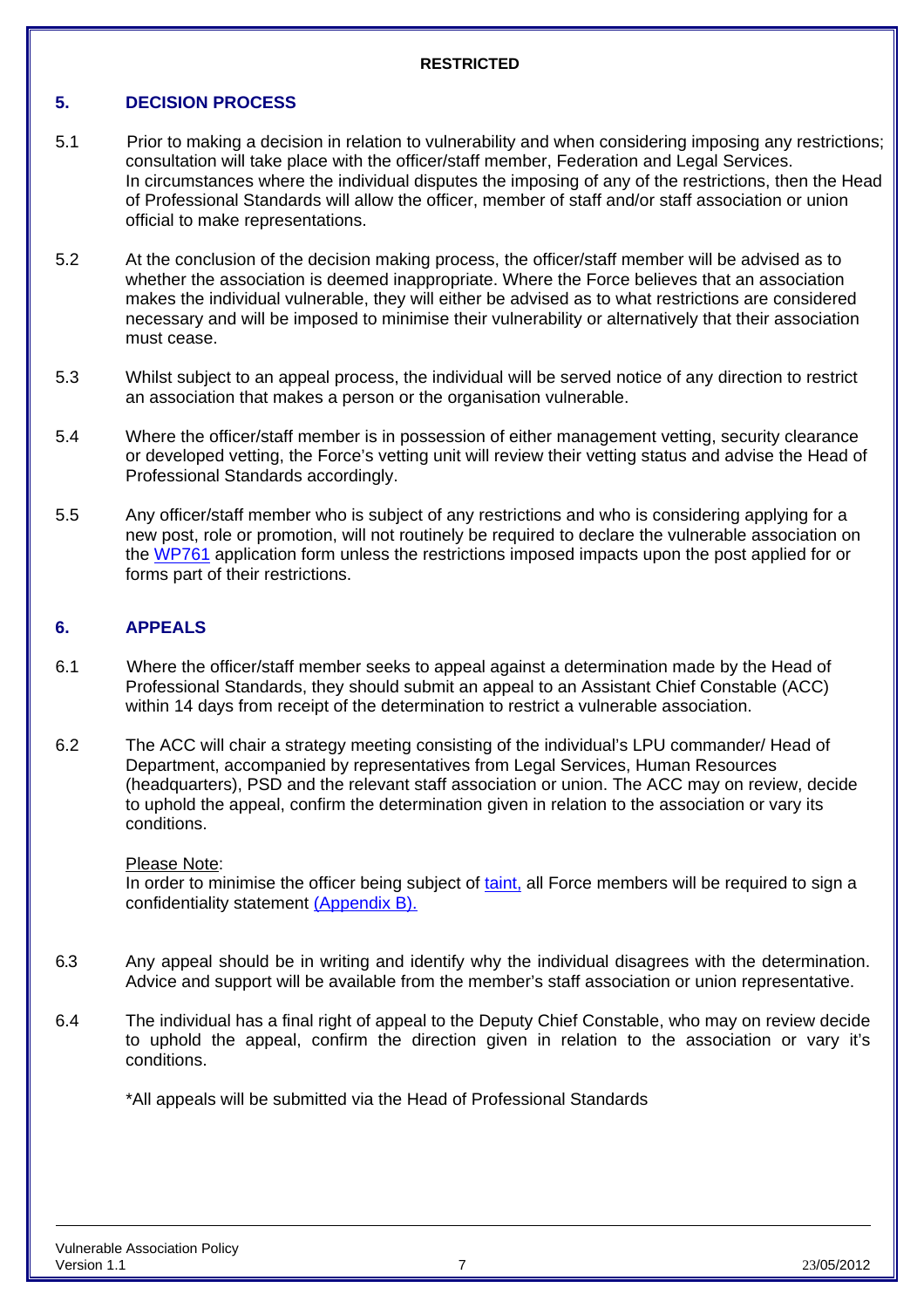## <span id="page-7-0"></span>**7. MISCONDUCT**

7.1 Subject to a determination in relation to a vulnerable association and restrictions been served on any individual police officer or staff member. Any failure to comply with the restrictions is a breach of the Professional Standards of Behaviour (Orders and Instructions) or police staff misconduct procedures and could result in the individual being made subject to misconduct proceedings.

## <span id="page-7-1"></span>**8. EQUALITY IMPACT ASSESSMENT (EQIA)**

- 8.1 The Policy has been reviewed and drafted against all protected characteristics in accordance with the Public Sector Equality Duty embodied in the Equality Act 2010. The policy has therefore been Equality Impact Assessed to show how WMP has evidenced 'due regard' to the need to:
	- Eliminate discrimination, harassment, and victimisation.
	- Advance equality of opportunity between persons who share a relevant protected characteristic and persons who do not share it.
	- Foster good relations between persons who share a relevant protected characteristic and persons who do not share it.

*Supporting documentation in the form of an EQIA has been completed and is available for viewing in conjunction with this Policy*.

## <span id="page-7-2"></span>**9. HUMAN RIGHTS**

- 9.1 This policy has been implemented and reviewed in accordance with that set out with the European Convention and principles provided by the Human Rights Acts Act 1998. The application of this policy has no differential impact on any of the articles within the Act. However, failure as to its implementation would impact on the core duties and values of WMP (and its partners), to uphold the law and serve/protect all members of its community (and beyond) from harm, effecting that of:
	- Right to respect for private and family life *(Article 8 section 2):*
		- There shall be no interference by a public authority with the exercise of this right except such as is in accordance with the law and is necessary in a democratic society in the interests of national security, public safety or the economic well-being of the country, for the prevention of disorder or crime, for the protection of health or morals, or for the protection of the rights and freedoms of others.
	- Freedom of Thought, Conscience and Religion *(Article 9 section 2):*
		- Freedom to manifest one's religion or beliefs shall be subject only to such limitations as are prescribed by law and are necessary in a democratic society in the interests of public safety, for the protection of public order, health or morals, or for the protection of the rights and freedom of others.
	- Freedom of Expression *(Article 10 section 2):*
		- The exercise of these freedoms, since it carries with it duties and responsibilities, may be subject to such formalities, conditions, restrictions or penalties as are prescribed by law and are necessary in a democratic society, in the interests of national security, territorial integrity or public safety, for the prevention of disorder or crime, for the protection of health or morals, for the protection of the reputation or rights of others, for preventing the disclosure of information received in confidence, or for maintaining the authority and impartiality of the judiciary.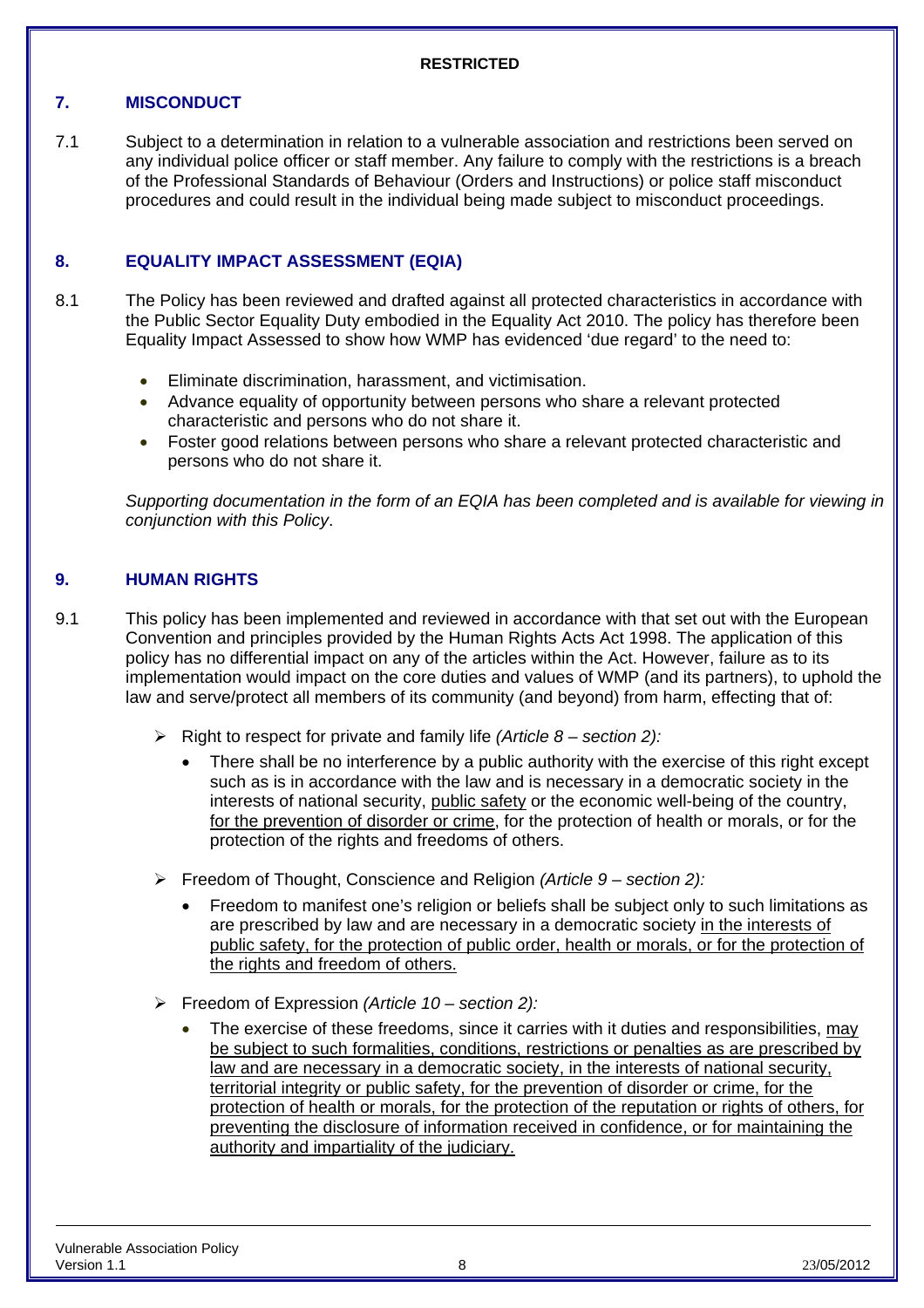- Freedom of Assembly and Association *(Article 11 section 2):*
	- No restrictions shall be placed on the exercise of these rights other than such as are prescribed by law and are necessary in a democratic society in the interests of national security or public safety, for the prevention of health or morals or for the protection of the rights and freedom of others. This Article shall not prevent the imposition of lawful restrictions on the exercise of these rights by members of the armed forces, of the police or of the administration of the State.
- 9.2 The Force does not seek to unnecessarily restrict a police officer/staff's right to privacy and any decision-making will be undertaken in a lawful, proportionate and reasonable manner, ensuring that the individual or other affected persons Human Rights are considered in each and every case.
- 9.3 Whilst WMP will always consider the Human Rights of its personnel in determining whether an association makes them or the Force vulnerable, these articles do not prevent the existence of lawful conditions or restrictions on officers/staff where these are necessary to prevent crime or disorder, to prevent a breach of confidence or to prevent the aims of the service from being achieved.

## <span id="page-8-0"></span>**10. FREEDOM OF INFORMATION (FOI)**

- 10.1 Public disclosure of this policy document is determined by the Force Policy Co-ordinator in agreement with its owner. Version 1.1 of this policy document is fully disclosable to members of the public and via the Force WMP internet website.
- 10.2 Public disclosure does not automatically apply to supporting Force policies, directives and associated guidance documents, and in all cases the necessary advice should be sought prior to disclosure to any one of these associated documents.

There are no exemptions to the disclosure of this policy (see below):-

| Which exemptions apply and to  | Whole    | Section |
|--------------------------------|----------|---------|
| which section of the document? | document | number  |
| No issues – version 1.1        | n/a      | n/a.    |

## <span id="page-8-1"></span>**11. TRAINING**

- 11.1 All relevant training to ensure compliance with the policy will be co-ordinated by PSD with that of its individual units
- 11.2 Supporting guidance entitled 'Vulnerable Association Interpretation' has been produced as an aide-memoir to assist with the policy.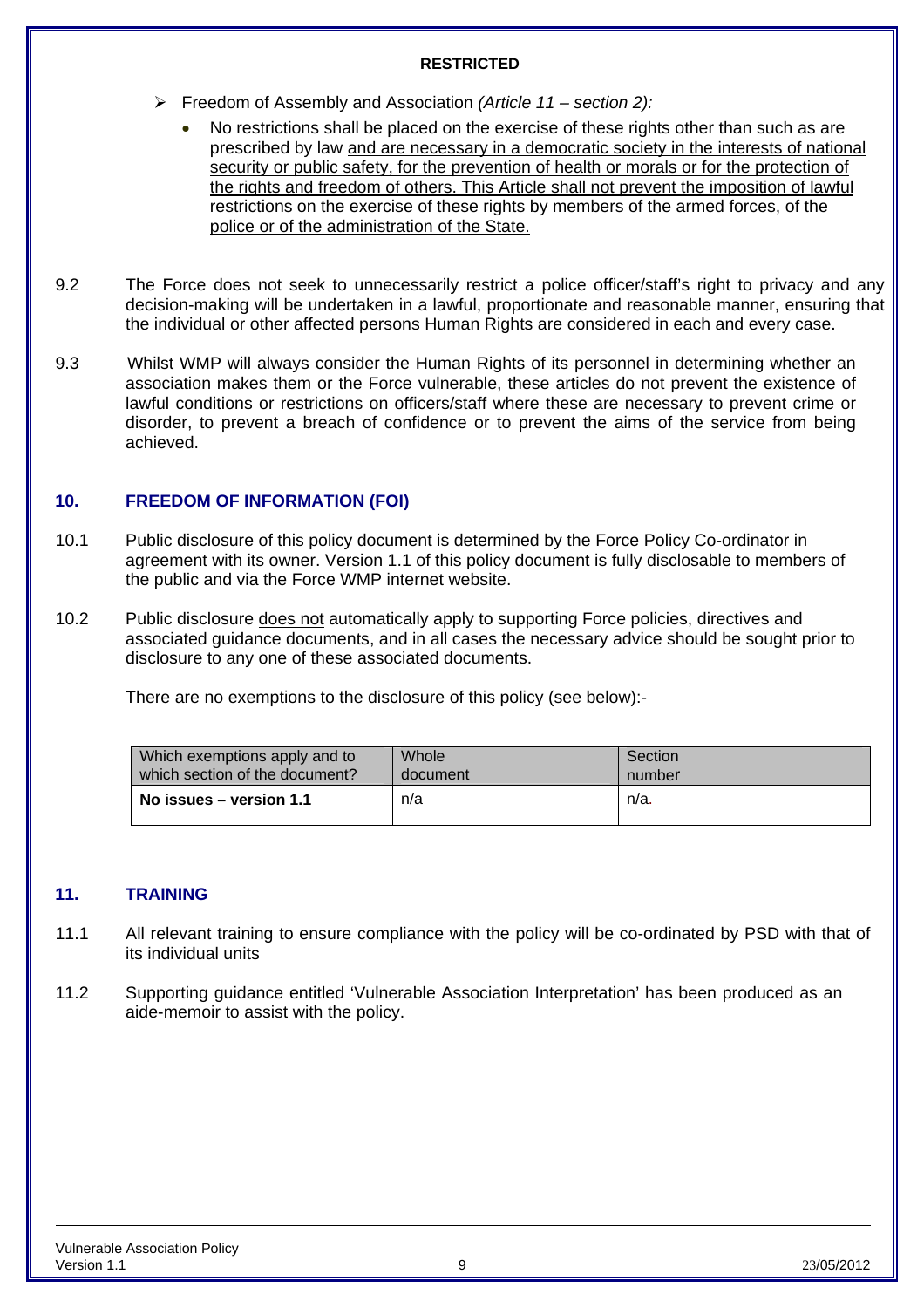## <span id="page-9-0"></span>**12. PROMOTION / DISTRIBUTION & MARKETING**

- 12.1 The following methods will be adopted to ensure full knowledge of the Policy:
	- Policy document and associated documents on the Force Intranet (noticeboard) for the attention of all WMP officers and staff;
	- $\triangleright$  Recording and audit entry on the Force policy library;
	- Intranet marketing and publication via [PSD](http://intranet2/hq_departments/professional_standards.aspx) website.

## <span id="page-9-1"></span>**13. REVIEW**

- 13.1 The Policy business owner PSD will maintain outright ownership of the policy and any other associated documents and in-turn delegate responsibility to the department/unit responsible for its continued monitoring.
- 13.2 The policy should be considered a 'living document' and subject to regular review to reflect upon any Force, Home Office/ACPO, legislative changes, good practice (learning the lessons) both locally and nationally, etc.
- 13.3 A formal review of the Policy document, including that of any other potential impacts i.e. EQIA, will be conducted by the date shown as indicated on the first page.
- 13.4 Any amendments to the Policy will be conducted and evidenced through the Force Policy Coordinator and set out within the version control template.
- 13.5 Feedback is always welcomed by that of the author/owner and/or Force Policy Co-ordinator as to the content and layout of the policy document and any potential improvements.

**CHIEF CONSTABLE**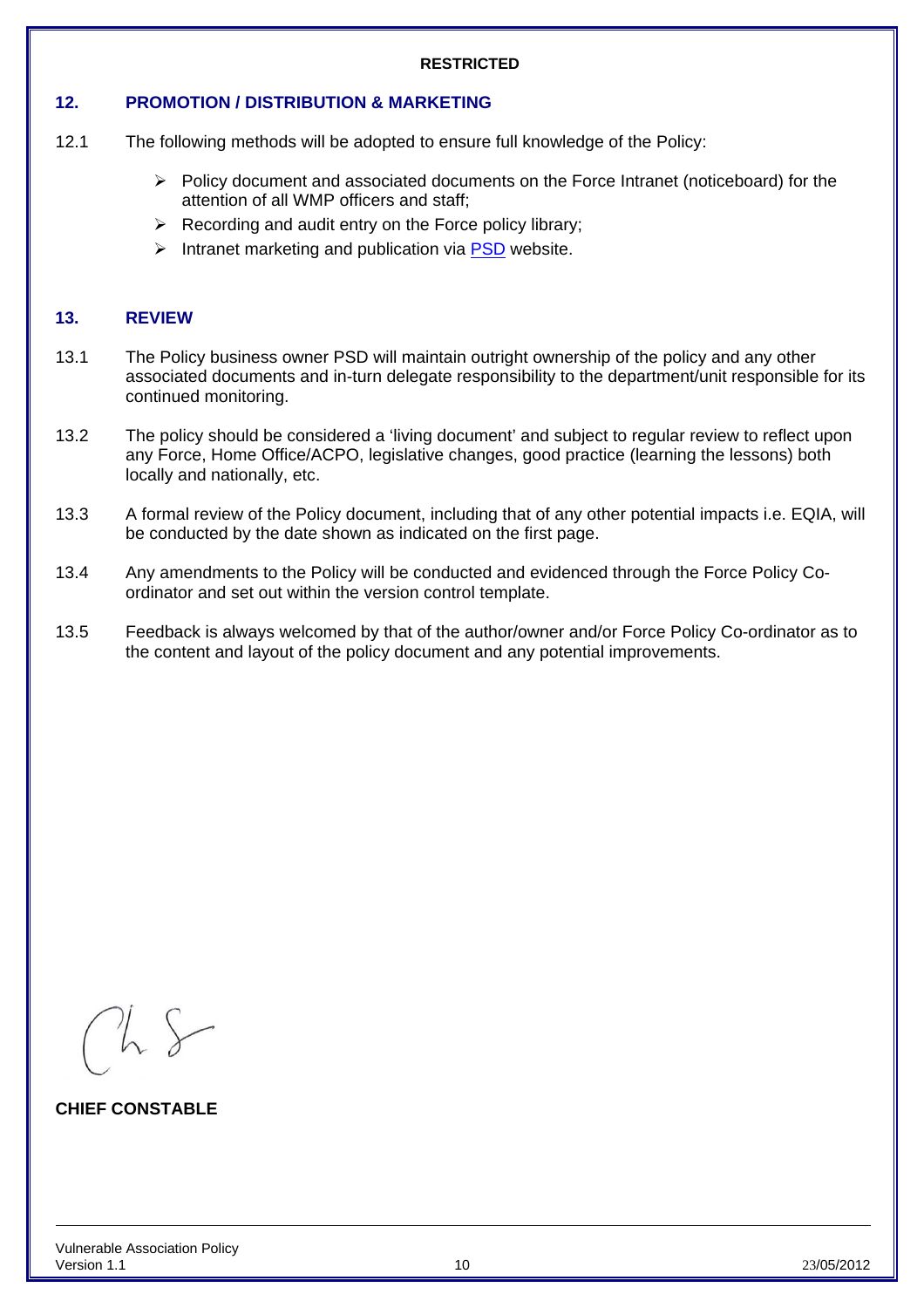## <span id="page-10-0"></span>**14. VERSION HISTORY**

| <b>Version</b>            | <b>Date</b> | <b>Reason for Change</b>                                                                                                                                                                                                                                                                                                                                                                                                                                                                                 | <b>Amended/Agreed by.</b>                                                                                                                                               |
|---------------------------|-------------|----------------------------------------------------------------------------------------------------------------------------------------------------------------------------------------------------------------------------------------------------------------------------------------------------------------------------------------------------------------------------------------------------------------------------------------------------------------------------------------------------------|-------------------------------------------------------------------------------------------------------------------------------------------------------------------------|
| 1.0                       | 15/10/2010  | New Part One Order 25/2010                                                                                                                                                                                                                                                                                                                                                                                                                                                                               | Order approved by CC Sims                                                                                                                                               |
|                           |             | Revised and updated policy into new Force policy template                                                                                                                                                                                                                                                                                                                                                                                                                                                |                                                                                                                                                                         |
|                           |             | Part One Order 25/2010 superseded by new policy and withdrawn.                                                                                                                                                                                                                                                                                                                                                                                                                                           |                                                                                                                                                                         |
|                           |             | DI 9024 Mark Nevitt - PSD<br>Martin Keating - Force Policy Coordinator.                                                                                                                                                                                                                                                                                                                                                                                                                                  |                                                                                                                                                                         |
| Version 1.1<br>23/05/2012 |             | Amendments to Policy:<br>> removal of wording throughout, from inappropriate to vulnerable;<br>> Section 3; reference to and clarification of the meaning of 'group'.<br>> S.4.4; update to the investigation by Prevention and Resolution team<br>> Sections 4.5, 4.6 & 4.7 all new additions that seek to clarify the time limits and the<br>use of the Centurion database.<br>restrictions unless required.<br>above.<br>> APPEALS; confidentially statement (Appendix B) which is new to the policy. | > S5.5; new section with reference to staff members not routinely required to declare<br>> Appendix A - Reporting Procedure; general updates to mirror amendments shown |
|                           |             |                                                                                                                                                                                                                                                                                                                                                                                                                                                                                                          |                                                                                                                                                                         |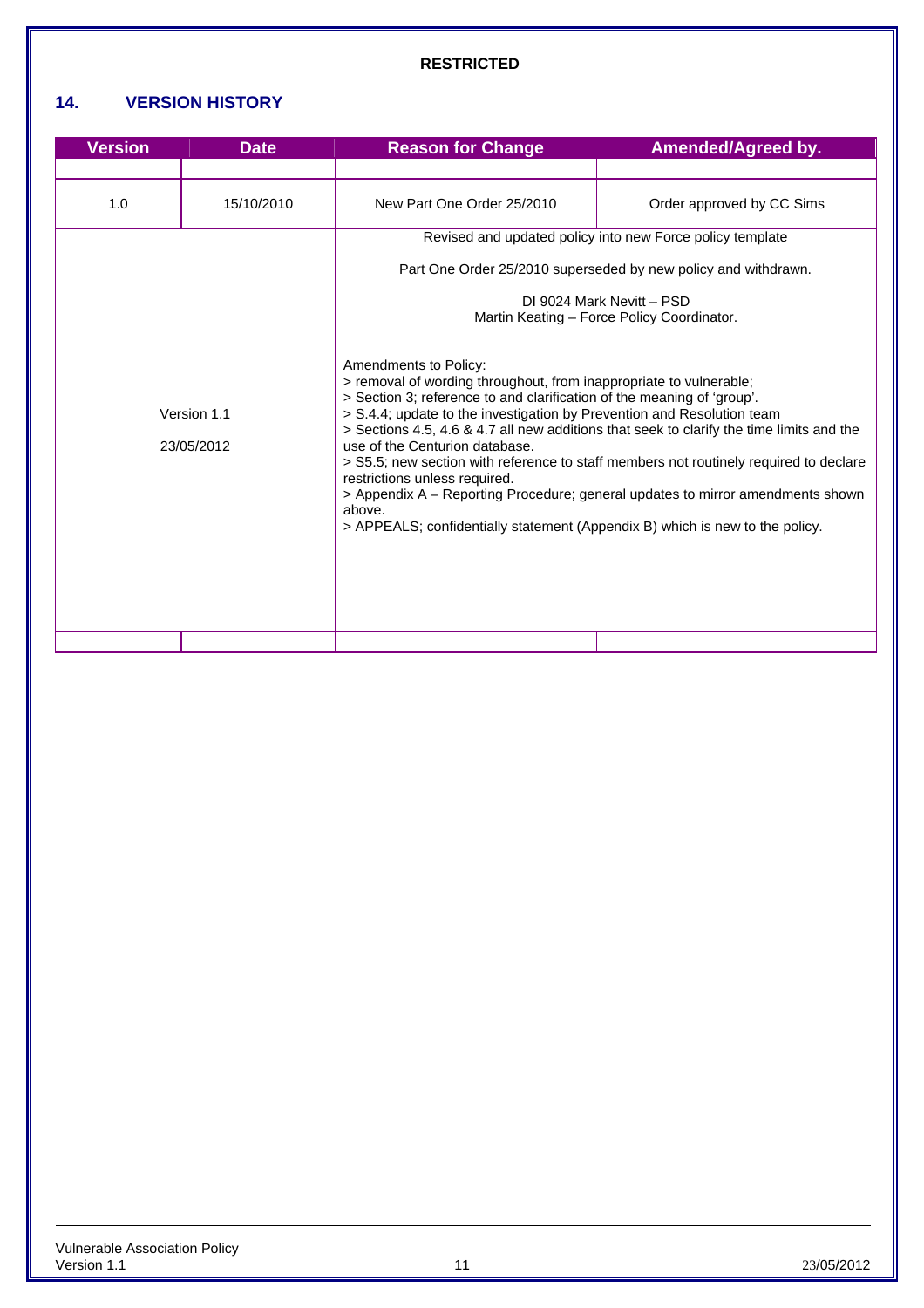<span id="page-11-0"></span>